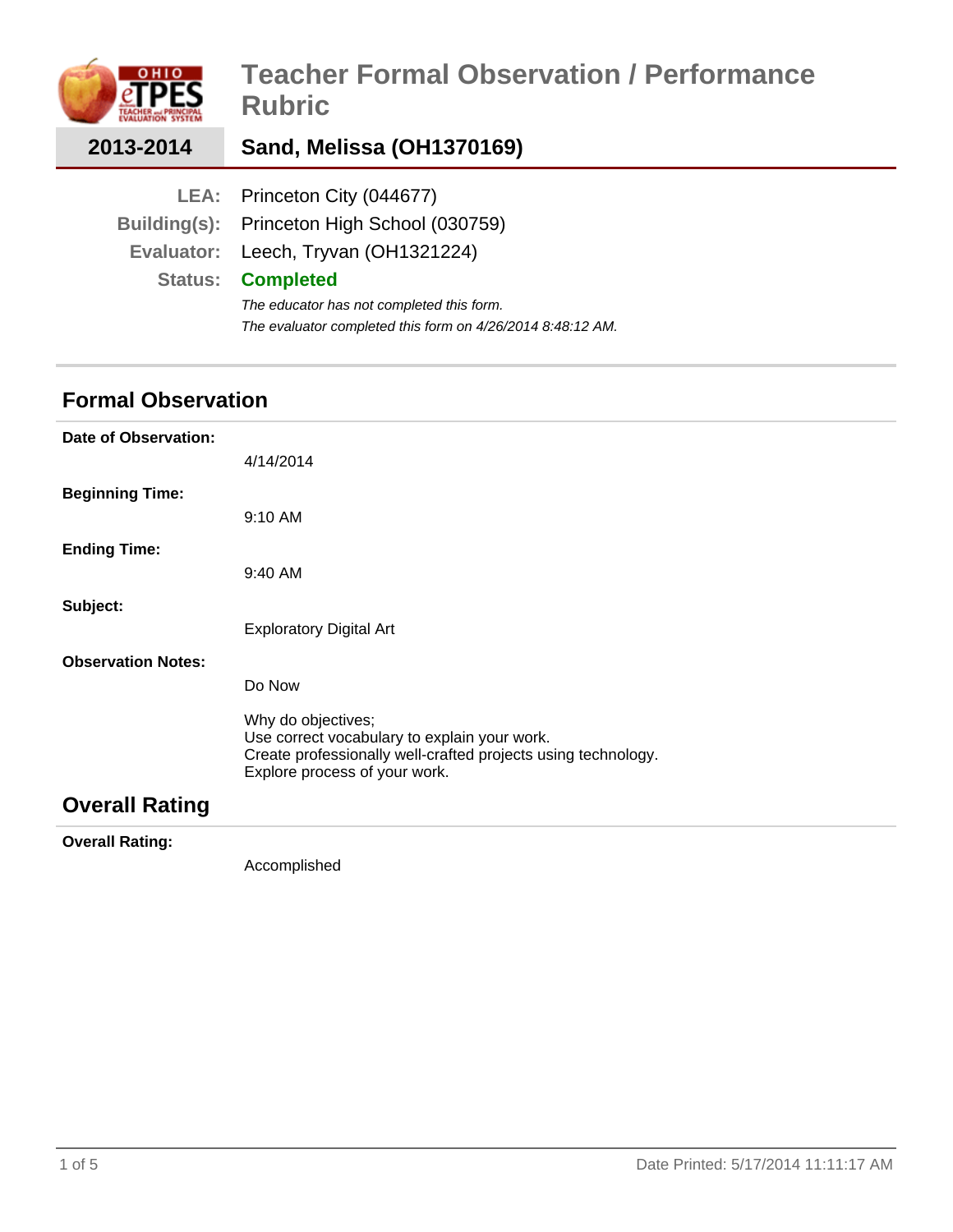

**Sand, Melissa (OH1370169)**

# **Teacher Performance Evaluation Rubric**

## **Instructional Planning**

## **Focus for Learning (Standard 4: Instruction)**

Sources of Evidence: Pre-Conference

#### **Rating:**

Accomplished

#### **Notes for Accomplished**

In this lesson, Mrs. Sand's students learned the content information and skills in order to create a piece of digital artwork that reflects the Mondrian Layout. Within the process of making this artwork, students will understand designing of advertising, what the elements of art sre used most, and why they are important, from a current event of their own choosing. Mrs. Sand continues to establish challenging and measurable goal(s) for student learning that aligns with the Ohio standards and reflect a range of student learner needs. Mrs. Sand demonstrates how the goal (s) fit into the broader unit, course and school goals for content learning and skills.

### **Assessment Data (Standard 3: Assessment)**

| Sources of Evidence:                     | Pre-Conference                                                                                                                                                                                                                                                                                                                                                                                                                                                                                                                                                                                                                                                                                                                   |
|------------------------------------------|----------------------------------------------------------------------------------------------------------------------------------------------------------------------------------------------------------------------------------------------------------------------------------------------------------------------------------------------------------------------------------------------------------------------------------------------------------------------------------------------------------------------------------------------------------------------------------------------------------------------------------------------------------------------------------------------------------------------------------|
| Rating:                                  |                                                                                                                                                                                                                                                                                                                                                                                                                                                                                                                                                                                                                                                                                                                                  |
|                                          | Skilled                                                                                                                                                                                                                                                                                                                                                                                                                                                                                                                                                                                                                                                                                                                          |
| <b>Notes for Skilled</b>                 |                                                                                                                                                                                                                                                                                                                                                                                                                                                                                                                                                                                                                                                                                                                                  |
|                                          | Mrs. Sands continues to employ a variety of formal and informal assessment techniques to<br>collect evidence of students' knowledge and skills and analyzes data to effectively inform<br>instructional planning and delivery. Mrs. Sand continues to utilize two types of formal<br>assessments which will be analyzed for student knowledge and two surveys will be given.<br>One assessment will be the quarter assessment on a students completed project prior to this<br>one. Mrs. Sand continues demonstrates an understanding that assessment is a means of<br>evaluating and supporting student learning through effectively incorporating diagnostic,<br>formative, and/or summative assessments into lesson planning. |
| <b>Content; Standard 4: Instruction)</b> | Prior Content Knowledge/Sequence/Connections (Standard 1: Students; Standard 2:                                                                                                                                                                                                                                                                                                                                                                                                                                                                                                                                                                                                                                                  |
| Sources of Evidence:                     | Pre-Conference                                                                                                                                                                                                                                                                                                                                                                                                                                                                                                                                                                                                                                                                                                                   |
| Rating:                                  |                                                                                                                                                                                                                                                                                                                                                                                                                                                                                                                                                                                                                                                                                                                                  |
|                                          | Skilled                                                                                                                                                                                                                                                                                                                                                                                                                                                                                                                                                                                                                                                                                                                          |

#### **Notes for Skilled**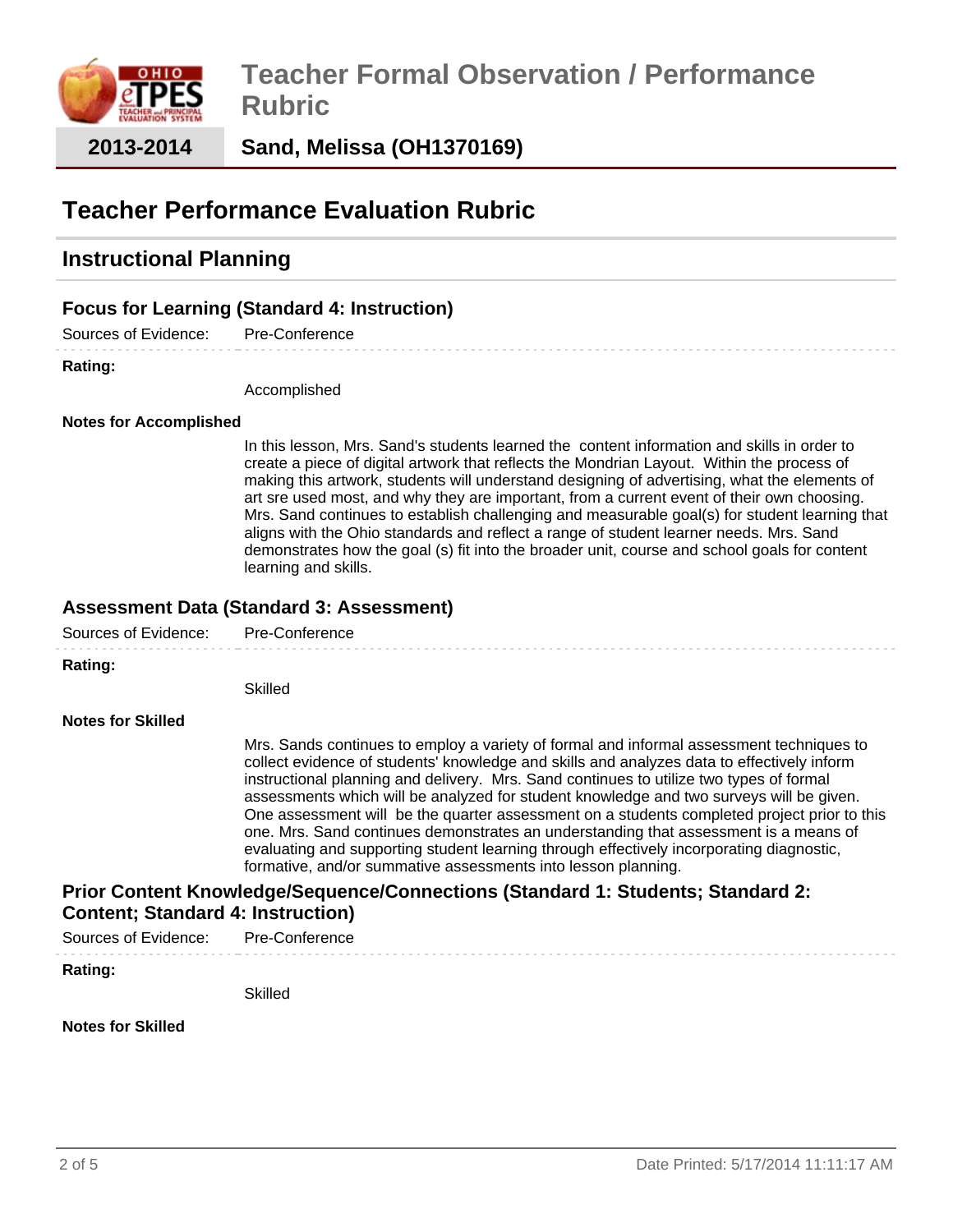

# **Teacher Formal Observation / Performance Rubric**

**2013-2014**

## **Sand, Melissa (OH1370169)**

Mrs. Sand's students need to understand and apply the move, shape, multipanel layouts, selection, and etc. in art as well as the layer window, layer styles, and lighting effect filter. Mrs. Sand's students need to know about layout stages, and formats. They need to understand how to navigate documents with instructions for projects and the Edmodo class site online. Mrs. Sand makes clear and coherent connections with students' prior knowledge and future learning both explicitly to

students and within the lesson. Mrs. Sand plans and sequences instruction to include the important content, concepts and processes in school and district curriculum priorities and in state standards.

## **Knowledge of Students (Standard 1: Students)**

Sources of Evidence: Analysis of Student Data, Pre-Conference

**Rating:**

Accomplished

#### **Notes for Accomplished**

Mrs. Sand's instructional plan draws upon an accurate analysis of the students' development, readiness for learning, preferred learning styles, and backgrounds and prior experiences. Mrs. Sand's class is composed of a diverse group of students when one analyzes the demographics and skill set of students. No two students are similar in experience or ability in this type of class. This class needs a wide variety of differentiated instruction and assessments. Mrs. Sand demonstrates familiarity with students' background knowledge and experiences and describes multiple procedures used to obtain this information.

## **Instruction and Assessment**

### **Lesson Delivery (Standard 2: Content; Standard 4: Instruction; Standard 6: Collaboration and Communication)**

Sources of Evidence: Formal Observation, Classroom Walkthroughs/ Informal Observations

#### **Rating:**

Accomplished

#### **Notes for Accomplished**

Mrs. Sands continues to effectively address confusion by re-explaining topics when asked and ensuring understanding. Mrs. Sand employs effective, purposeful questioning techniques during instruction. Mrs. Sand's lesson is a balance of teacher-directed instruction and student-led learning. Project goals, which are outlined in a rubric/self assessment for each project, daily class goals, which are posted in Edmodo for students. Students are also responsible for including daily journals. Students will also be verbally and visually introduced to project goals through assignment instructions and examples of exemplary artworks. Mrs. Sand's explanations are clear and accurate. Mrs. Sands continues to use developmentally appropriate strategies and language designed to actively encourage independent, creative and critical thinking.

## **Differentiation (Standard 1: Students; Standard 4: Instruction)**

Sources of Evidence: Pre-Conference, Formal Observation, Classroom Walkthroughs / Informal Observations

#### **Rating:**

Accomplished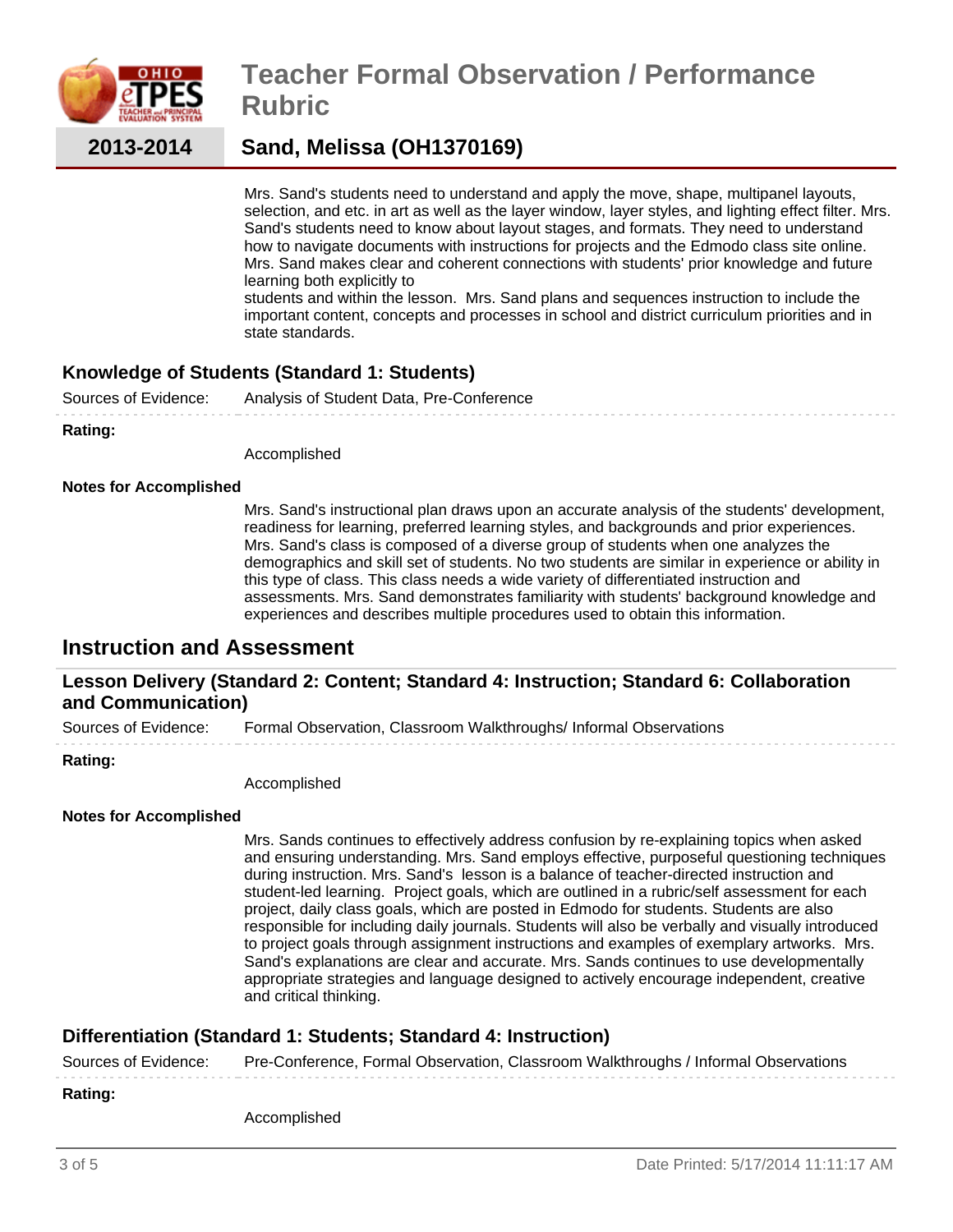

# **Teacher Formal Observation / Performance Rubric**

**2013-2014**

**Sand, Melissa (OH1370169)**

#### **Notes for Accomplished**

Mrs. Sand's class of students as diverse as this group, the unit must be differentiated according to art making skill, technology and literacy skills, but all students should make growth in this area. Mrs. Sand matches strategies, materials, and/or pacing to students' individual needs, to make learning accessible and challenging for all students in the classroom. Mrs. Sand effectively uses independent, collaborative and whole-class instruction to support individual learning goals and provides varied options for how students will demonstrate mastery.

Developmental gaps for this unit may be addressed by: reducing the number of layers per project, work in groups when possible to generate and share ideas, reflection on daily journals, reflection on home language and summary in English to name a few.

## **Resources (Standard 2: Content; Standard 4: Instruction)**

Sources of Evidence: Pre-Conference, Formal Observation, Classroom Walkthroughs / Informal Observations

#### **Rating:**

Accomplished

#### **Notes for Accomplished**

Mrs. Sand's instructional materials and resources continue to be aligned to our instructional purposes, are varied and appropriate to ability levels of students, and actively engage them in ownership of their learning. Mrs. Sand used Adobe Photoshop CS2, Power point/Website portfolios, Graphic Organizer, suggested current websites, etc. Technology is incorporated into lesson delivery on a daily basis in various ways, online, Power point creations, daily journals, digital art making, self assessment/rubrics, digital portfolio and more.

### **Classroom Environment (Standard 1: Students; Standard 5: Learning Environment; Standard 6: Collaboration and Communication)**

Sources of Evidence: Pre-Conference, Formal Observation, Classroom Walkthroughs / Informal Observations

behavior is consistent, appropriate and effective.

#### **Rating:**

Accomplished

#### **Notes for Accomplished**

Mrs. Sand classroom is safe and supportive for all students. The use of the NNN (No Nonsense Nurturing) plan as elevated her classroom expectations and classroom management. The positioning of the desks are set up so the there is limited unseen area coverage. Students can change seats if there is an open seat available. Students work in groups, independently and with different changing groups throughout the year. Safety in established early with a learning contract and safety agreement. Mrs. Sand continues to have a positive rapport with students and demonstrates respect for and interest in all students. For example, Mrs. Sand makes eye contact and connects with individual students. Routines and procedures run smoothly throughout the lesson and students assume age appropriate levels of responsibility for the efficient operation of the classroom. Transitions are efficient and occur smoothly. There is evidence of varied learning situations (whole class, cooperative learning, small group and independent work). Mrs. Sand engages in two-way communication and offers a variety of volunteer opportunities and activities for families to support student learning. Mrs. Sands classroom management system has been implemented that is appropriate and responsive to classroom and individual needs of students. Clear expectations for student behavior are evident. Monitoring of student